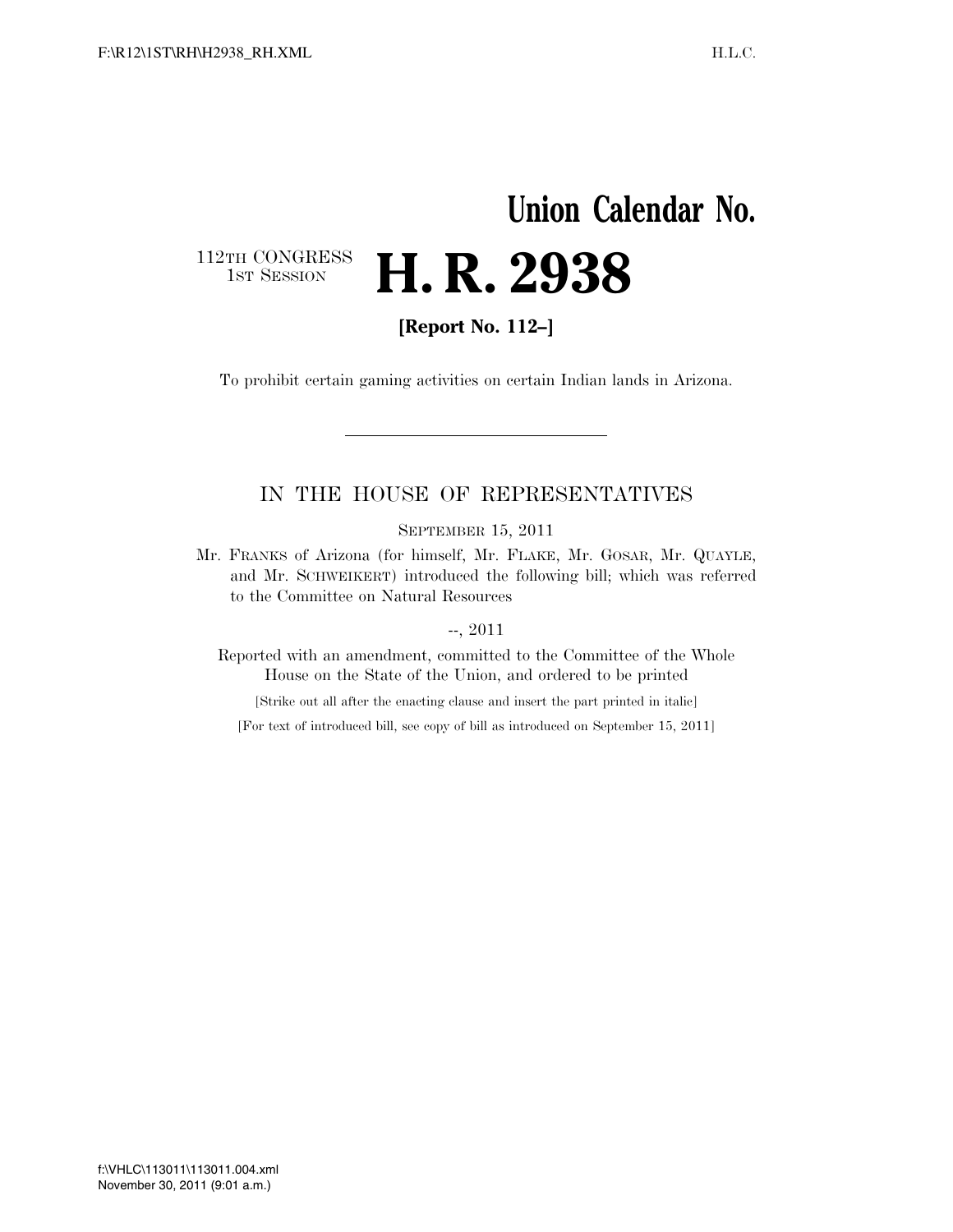# **A BILL**

To prohibit certain gaming activities on certain Indian lands in Arizona.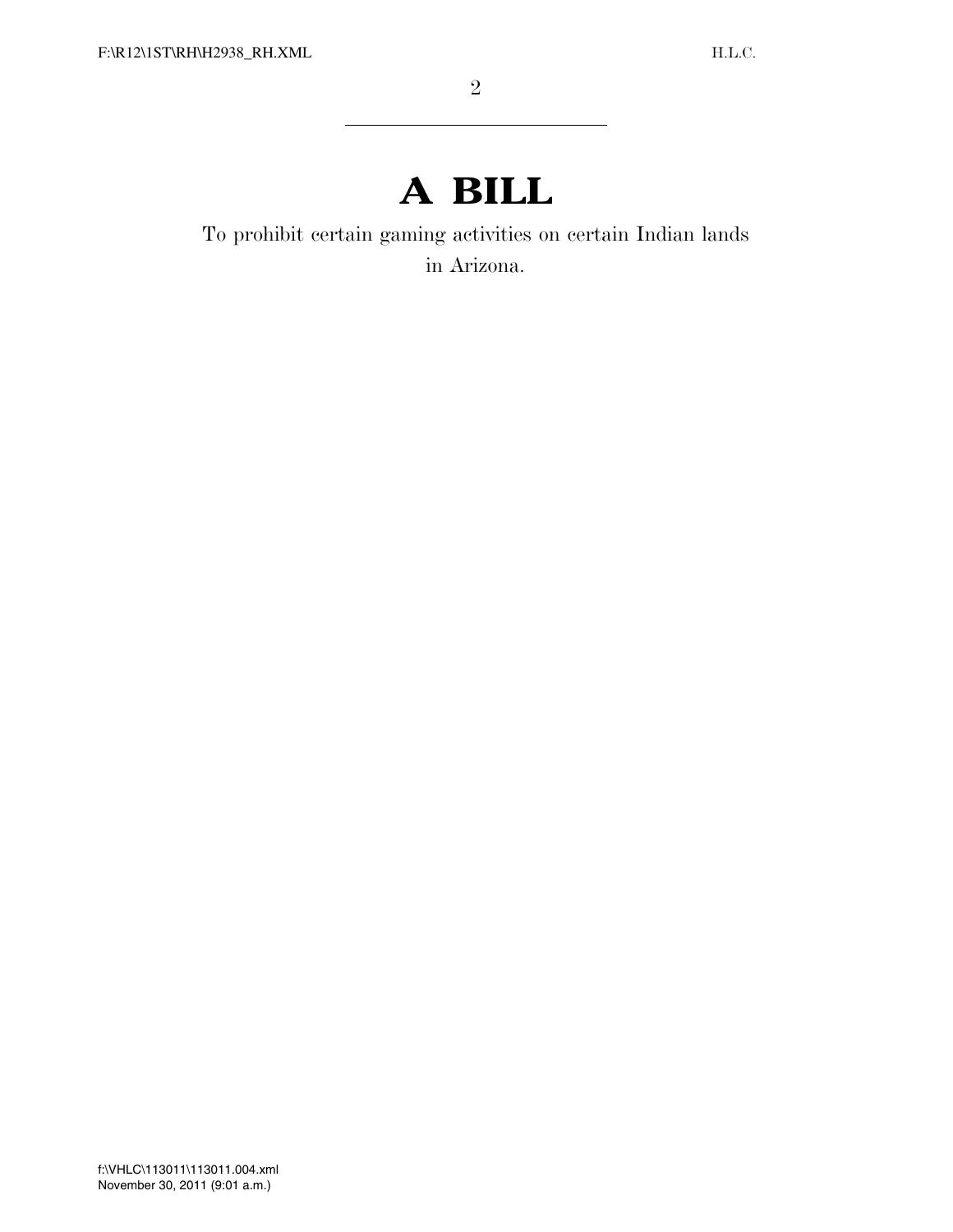| $\mathbf{1}$ | Be it enacted by the Senate and House of Representa-         |
|--------------|--------------------------------------------------------------|
| 2            | tives of the United States of America in Congress assembled, |
| 3            | <b>SECTION 1. SHORT TITLE.</b>                               |
| 4            | This Act may be cited as the "Gila Bend Indian Res-          |
| 5            | ervation Lands Replacement Clarification Act".               |
| 6            | <b>SEC. 2. FINDINGS.</b>                                     |
| 7            | Congress finds the following:                                |
| 8            | $(1)$ In 1986, Congress passed the Gila Bend In-             |
| 9            | dian Reservation Lands Replacement Act, Public               |
| 10           | Law 99–503, 100 Stat. 1798, to authorize the Tohono          |
| 11           | $O'odham$ Nation to purchase up to 9,880 acres of re-        |
| 12           | placement lands in exchange for granting all right,          |
| 13           | title and interest to the Gila Bend Indian Reservation       |
| 14           | to the United States.                                        |
| 15           | $(2)$ The intent of the Gila Bend Indian Reserva-            |
| 16           | tion Lands Replacement Act was to replace primarily          |
| 17           | agriculture land that the Tohono O'odham Nation              |
| 18           | was no longer able to use due to flooding by Federal         |
| 19           | <i>dam projects.</i>                                         |
| 20           | $(3)$ In 1988, Congress passed the Indian Gaming             |
| 21           | Regulatory Act, which restricted the ability of Indian       |
| 22           | tribes to conduct gaming activities on lands acquired        |
| 23           | after the date of enactment of the Act.                      |
| 24           | $(4)$ Since 1986, the Tohono O'odham Nation has              |

*purchased more than 16,000 acres of land. The*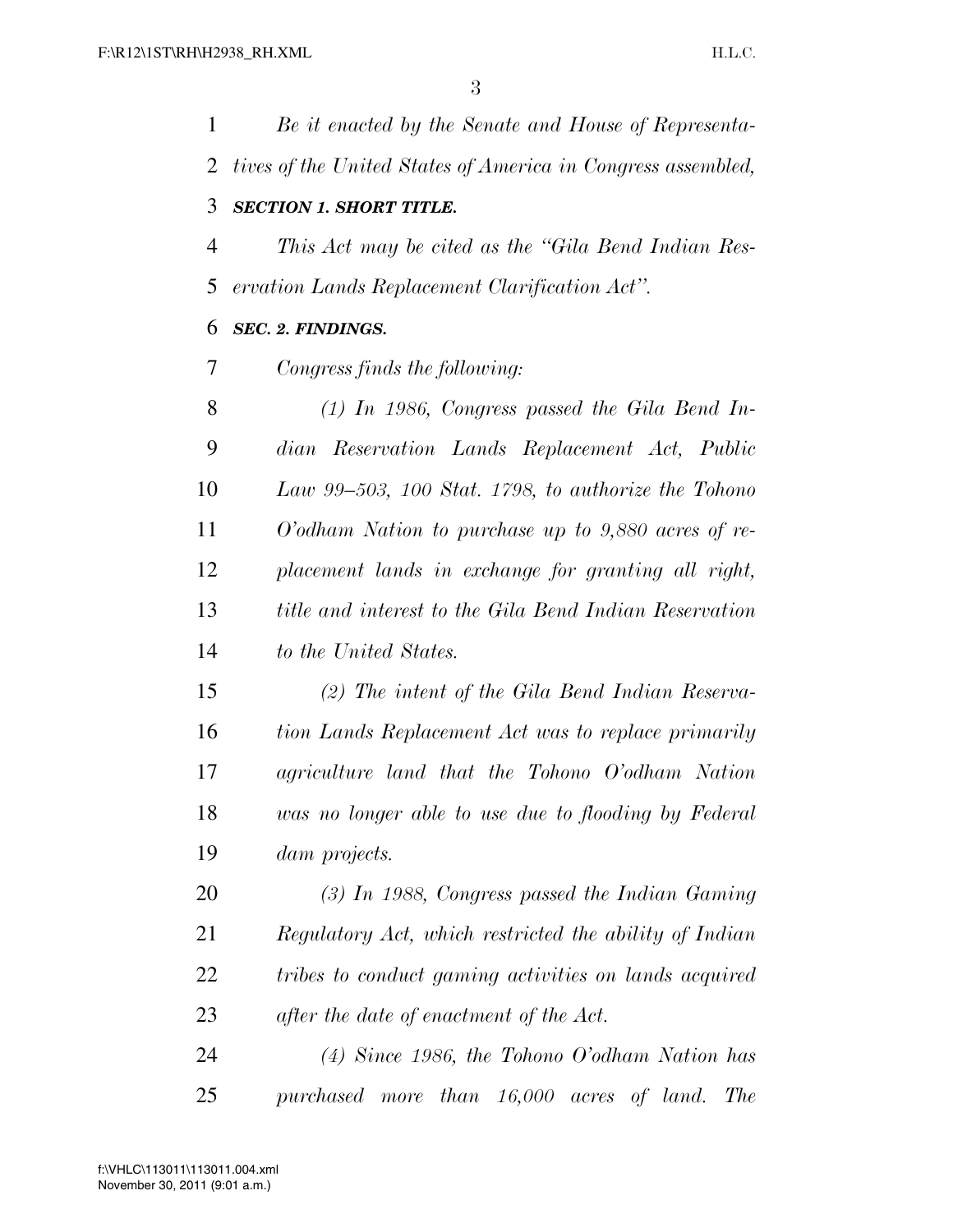*Tohono O'odham Nation does not currently game on any lands acquired pursuant to the Gila Bend Indian Reservation Lands Replacement Act.* 

 *(5) Beginning in 2003, the Tohono O'odham Na- tion began taking steps to purchase approximately 134.88 acres of land near 91st and Northern Avenue in Maricopa County, within the City of Glendale (160 miles from the Indian tribe's headquarters in Sells). The Tohono O'odham Nation is now trying to have these lands taken into trust status by the Sec- retary of the Interior pursuant to the Gila Bend In- dian Reservation Lands Replacement Act of 1986 (''Gila Bend Act''), and has asked the Secretary to de- clare these lands eligible for gaming, thereby allowing the Indian tribe to conduct Las Vegas style gaming on the lands. The Secretary has issued an opinion stating that he has the authority to take approxi- mately 53.54 acres of these lands into trust status, and plans to do so when legally able to do so.* 

 *(6) The State of Arizona, City of Glendale, and at least 12 Indian tribes in Arizona oppose the Tohono O'odham Nation gaming on these lands. No Indian tribe supports the Tohono O'odham Nation's efforts to conduct gaming on these lands.*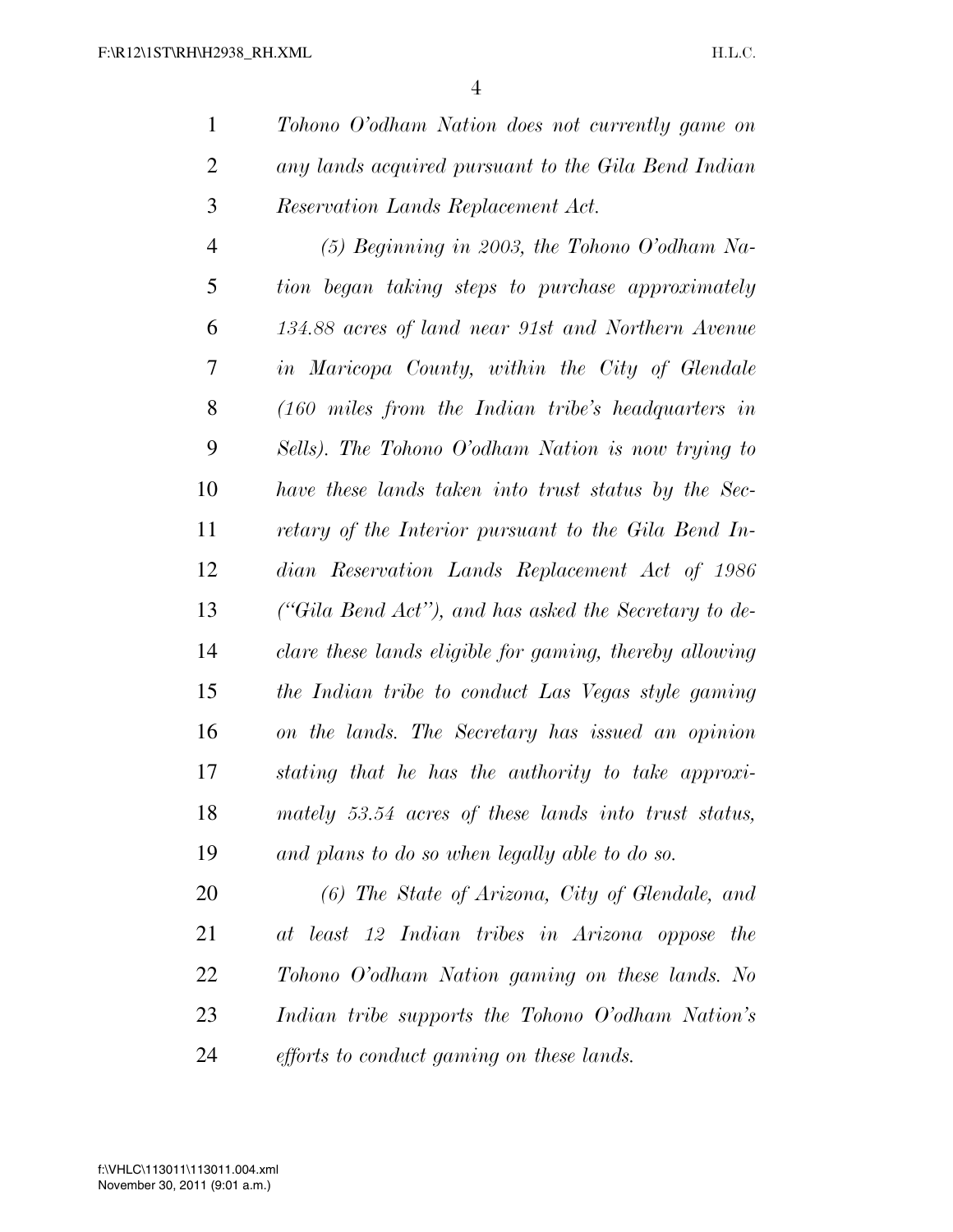*(7) The Tohono O'odham Nation's proposed ca- sino violates existing Tribal-State gaming compacts and State law, Proposition 202, agreed to by all Ari- zona Indian tribes, which effectively limits the num- ber of tribal gaming facilities in the Phoenix metro- politan area to seven, which is the current number of facilities operating. (8) The Tohono O'odham casino proposal will not generate sales taxes as the State Gaming Compact specifically prohibits the imposition of any taxes, fees, charges, or assessments. (9) The proposed casino would be located close to existing neighborhoods and a newly built school and raises a number of concerns. Homeowners, churches, schools, and businesses made a significant investment in the area without knowing that a tribal casino would or even could locate within the area. (10) The development has the potential to impact the future of transportation projects, including the Northern Parkway, a critical transportation corridor to the West Valley. (11) The Tohono O'odham Nation currently op- erates three gaming facilities: 2 in the Tucson metro-politan area and 1 in Why, Arizona.*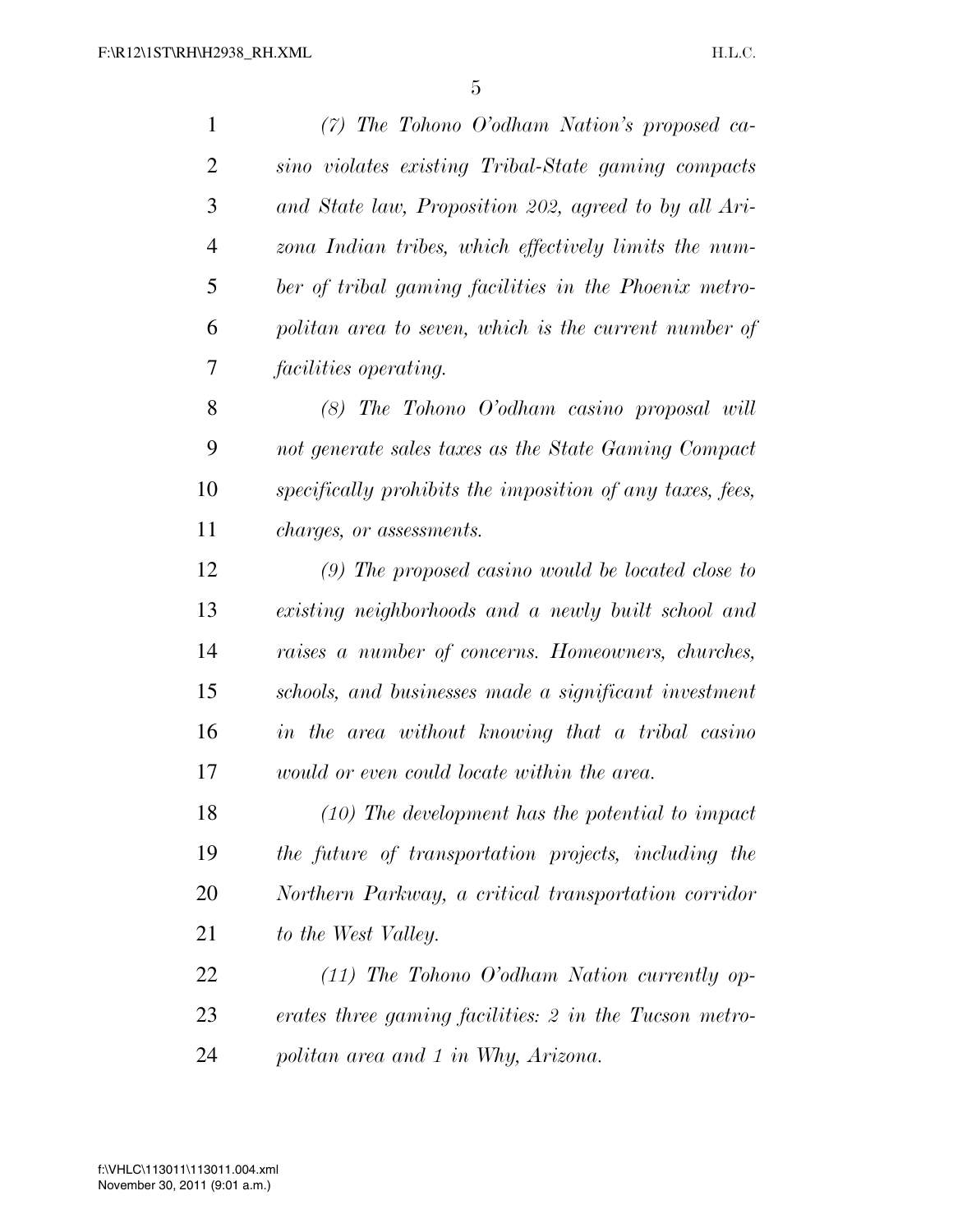*(12) Nothing in the language or legislative his- tory of the Gila Bend Indian Reservation Lands Re- placement Act indicates that gaming was an antici-pated use of the replacement lands.* 

 *(13) It is the intent of Congress to clarify that lands purchased pursuant to the Gila Bend Indian Reservation Lands Replacement Act are not eligible for Class II and Class III gaming pursuant to the In- dian Gaming Regulatory Act. Such lands may be used for other forms of economic development by the Tohono O'odham Nation.* 

#### *SEC. 3. GAMING CLARIFICATION.*

 *Section 6(d) of Public Law 99–503 is amended by in- serting ''except that no class II or class III gaming activi- ties, as defined in section 4 of the Indian Gaming Regu- latory Act (25 U.S.C. 2703), may be conducted on such land if such land is located north of latitude 33 degrees, 4 min- utes north'' after ''shall be deemed to be a Federal Indian Reservation for all purposes''.* 

### *SEC. 4. NO EFFECT.*

 *The limitation on gaming set forth in the amendment made by section 3 shall have no effect on any interpretation, determination, or decision to be made by any court, admin- istrative agency or department, or other body as to whether any lands located south of latitude 33 degrees, 4 minutes*